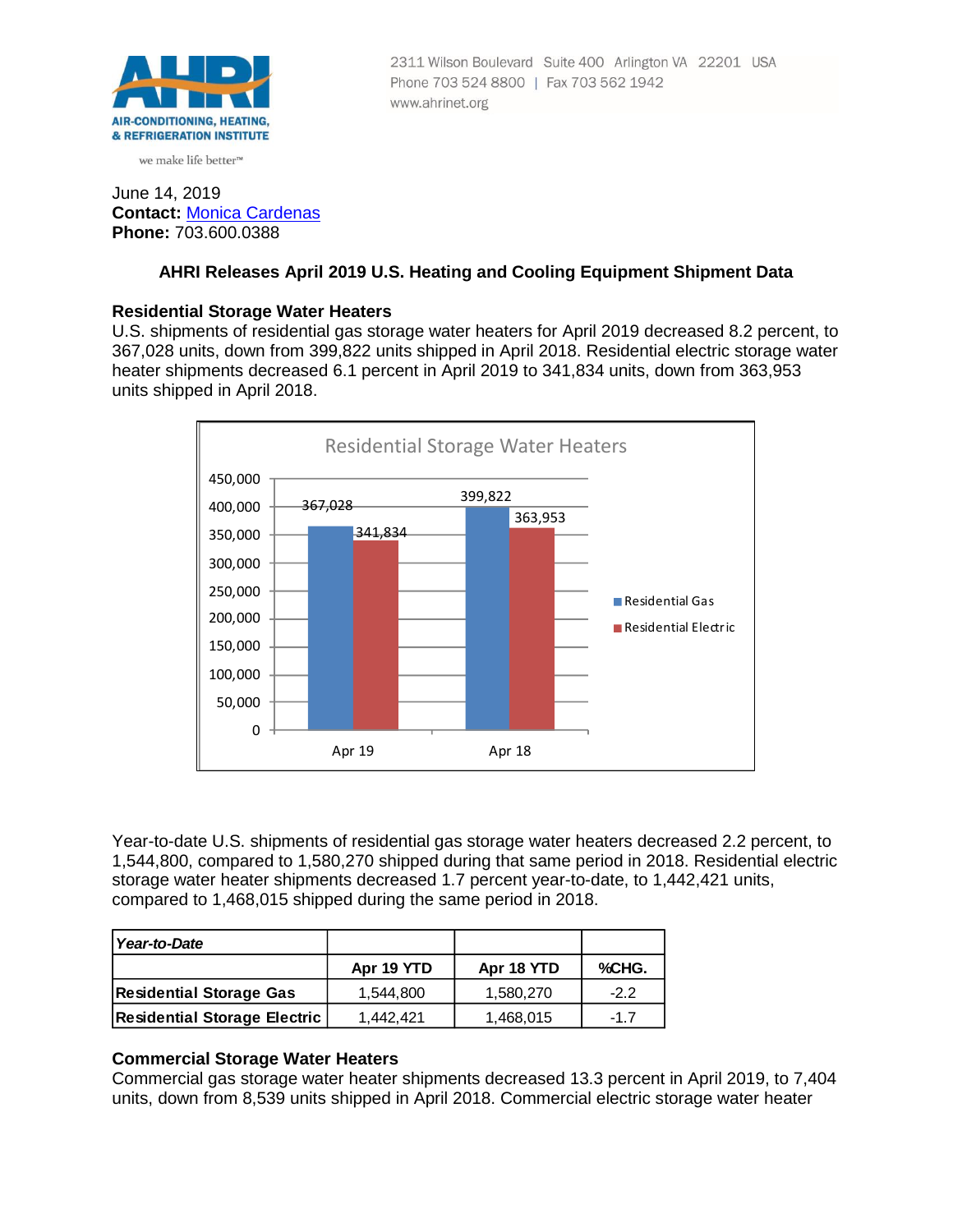shipments increased 7 percent in April 2019, to 13,395 units, up from 12,516 units shipped in April 2018.



Year-to-date U.S. shipments of commercial gas storage water heaters decreased 8.1 percent, to 31,183 units, compared with 33,913 units shipped during the same period in 2018. Year-todate commercial electric storage water heater shipments increased 7.7 percent, to 51,022 units, up from 47,389 units shipped during the same period in 2018.

| Year-to-Date                       |            |            |        |
|------------------------------------|------------|------------|--------|
|                                    | Apr 19 YTD | Apr 18 YTD | %Chg.  |
| <b>Commercial Storage Gas</b>      | 31,183     | 33,913     | $-8.1$ |
| <b>Commercial Storage Electric</b> | 51,022     | 47,389     | $+77$  |

## **Warm Air Furnaces**

U.S. shipments of gas warm air furnaces for April 2019 increased 18 percent, to 272,138 units, up from 230,560 units shipped in April 2018. Oil warm air furnace shipments increased 54.3 percent, to 2,725 units in April 2019, up from 1,766 units shipped in April 2018.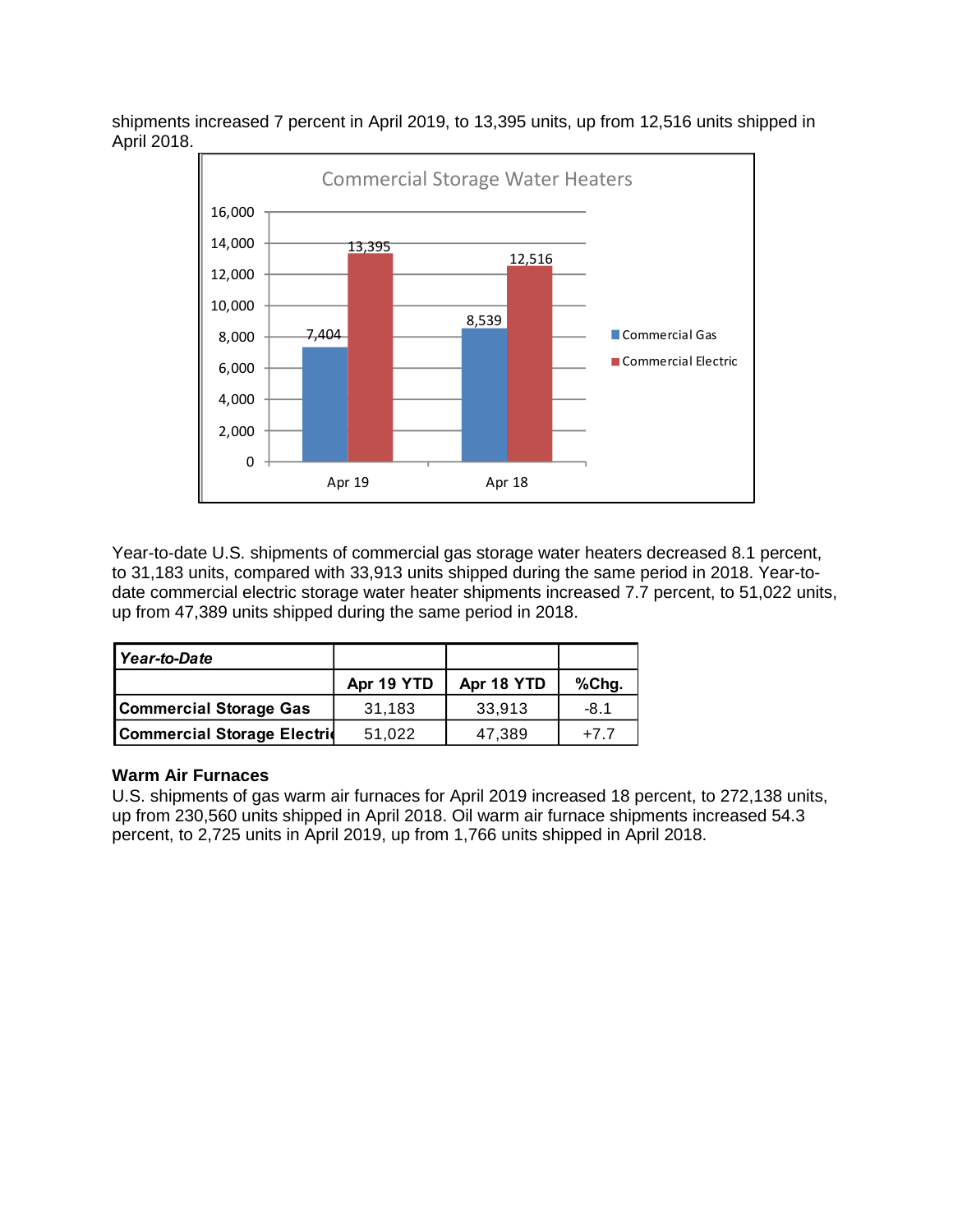

Year-to-date U.S. shipments of gas warm air furnaces increased 13.6 percent, to 1,103,145 units, compared with 970,701 units shipped during the same period in 2018. Year-to-date U.S. shipments of oil warm air furnaces increased 20.9 percent, to 11,542 units, compared with 9,546 units shipped during the same period in 2018.

| Year-to-Date                 |            |            |          |
|------------------------------|------------|------------|----------|
|                              | Apr 19 YTD | Apr 18 YTD | $%$ Chg. |
| <b>Gas Warm Air Furnaces</b> | 1,103,145  | 970.701    | $+13.6$  |
| <b>Oil Warm Air Furnaces</b> | 11.542     | 9.546      | $+20.9$  |

## **Central Air Conditioners and Air-Source Heat Pumps**

U.S. shipments of central air conditioners and air-source heat pumps totaled 743,068 units in April 2019, up 1.4 percent from 732,858 units shipped in April 2018. U.S. shipments of air conditioners decreased 0.1 percent, to 488,907 units, down from 489,558 units shipped in April 2018. U.S. shipments of air-source heat pumps increased 4.5 percent, to 254,161 units, up from 243,300 units shipped in April 2018.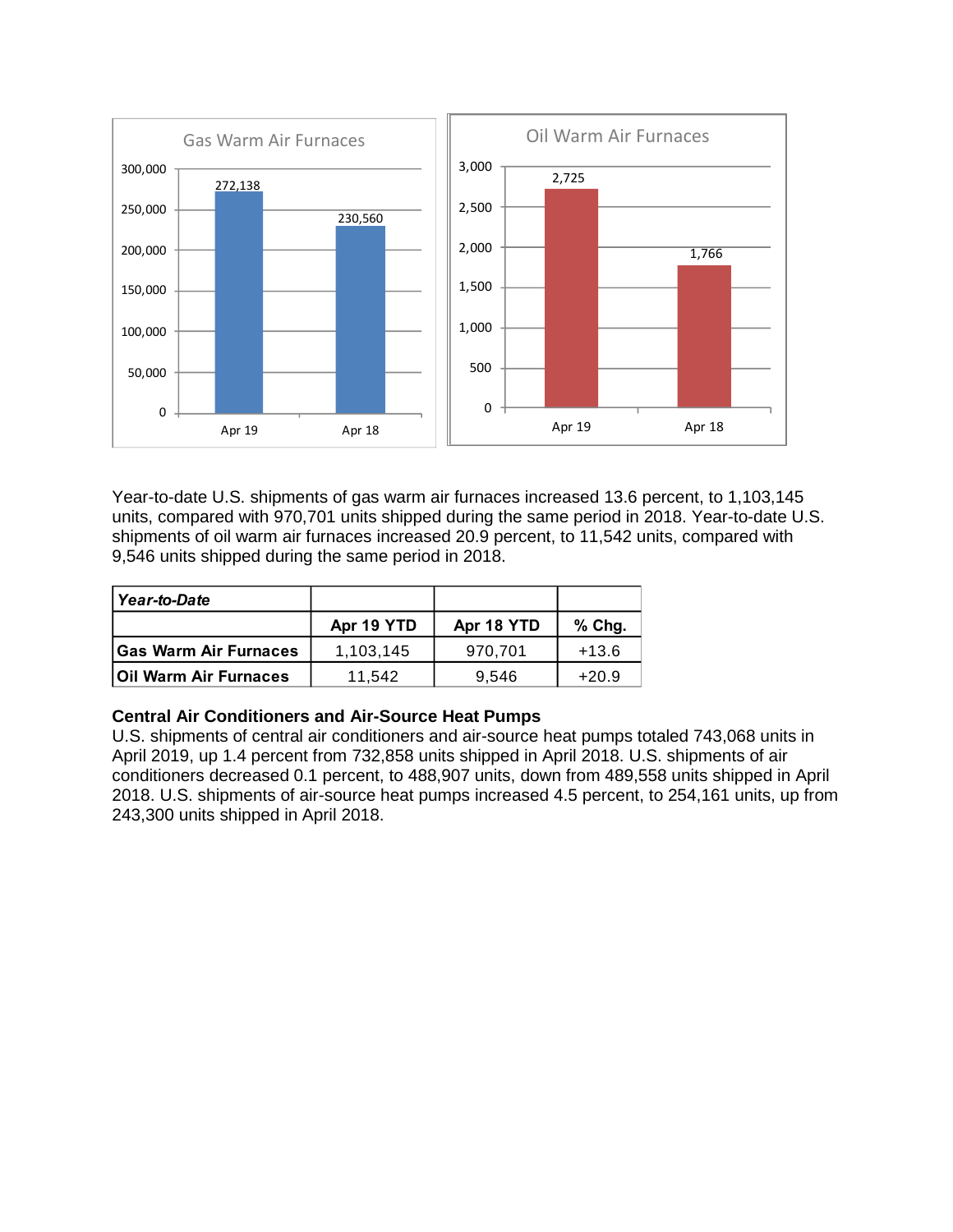

Year-to-date combined shipments of central air conditioners and air-source heat pumps increased 1.7 percent, to 2,604,077, up from 2,559,978 units shipped during the same period in 2018. Year-to-date shipments of central air conditioners increased 0.7 percent, to 1,602,941 units, up from 1,591,978 units shipped during the same period in 2018. The year-to-date total for heat pump shipments increased 3.4 percent, to 1,001,136, up from 968,000 units shipped during the same period in 2018.

| Year-to-Date                  |            |            |          |
|-------------------------------|------------|------------|----------|
|                               | Apr 19 YTD | Apr 18 YTD | $%$ Chg. |
| Air Conditioners & Heat Pumps | 2,604,077  | 2,559,978  | $+1.7$   |
| <b>Air Conditioners Only</b>  | 1,602,941  | 1,591,978  | $+0.7$   |
| <b>Heat Pumps Only</b>        | 1,001,136  | 968,000    | $+3.4$   |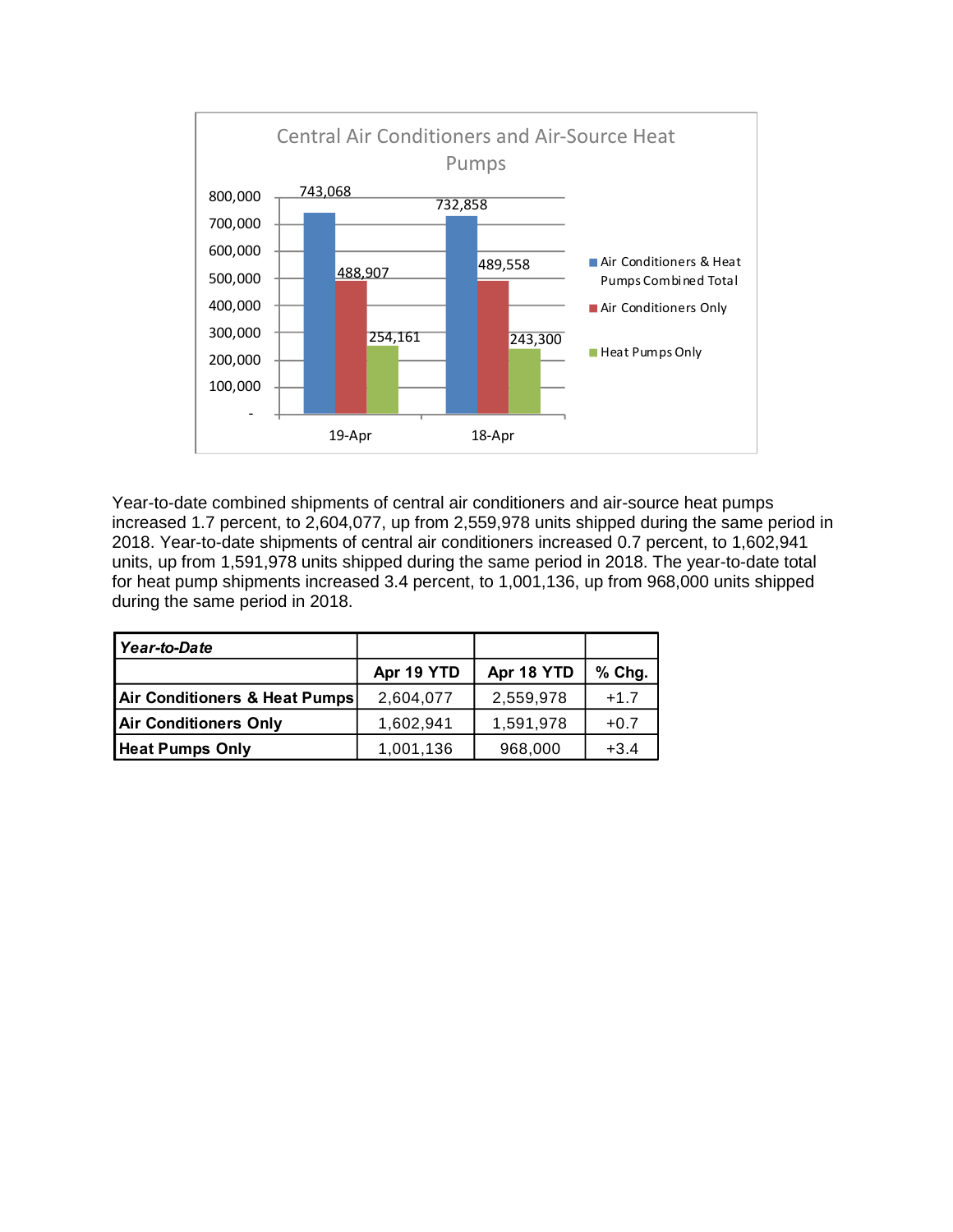## **U.S. Manufacturers' Shipments of Central Air Conditioners and Air-Source Heat Pumps**

| <b>Month</b>                             |         | <b>YTD</b>            |                                                 |              |                       |
|------------------------------------------|---------|-----------------------|-------------------------------------------------|--------------|-----------------------|
| <b>Size</b><br>Description<br>(000) BTUH | Total   | % Change<br>from 2018 | <b>Size</b><br><b>Description</b><br>(000) BTUH | <b>Total</b> | % Change<br>from 2018 |
| <b>Under 16.5</b>                        | 23,107  | $+26.1$               | <b>Under 16.5</b>                               | 102,251      | $+15.5$               |
| 16.5-21.9                                | 62,664  | $+8.3$                | 16.5-21.9                                       | 242,607      | $+7.7$                |
| 22-26.9                                  | 145,521 | $+3.4$                | 22-26.9                                         | 518,476      | $+4.8$                |
| 27-32.9                                  | 124,593 | $+5.2$                | 27-32.9                                         | 416,192      | $+3.1$                |
| 33-38.9                                  | 160,463 | $+0.7$                | 33-38.9                                         | 546,630      | $+0.8$                |
| 39-43.9                                  | 58,647  | $-4.1$                | 39-43.9                                         | 196,774      | $-2.0$                |
| 44-53.9                                  | 81,979  | $-6.8$                | 44-53.9                                         | 278,586      | $-4.8$                |
| 54-64.9                                  | 63,113  | $-4.9$                | 54-64.9                                         | 214,890      | $-4.0$                |
| 65-96.9                                  | 7,756   | $+0.3$                | 65-96.9                                         | 32,188       | $+0.8$                |
| 97-134.9                                 | 6,233   | $+3.3$                | 97-134.9                                        | 23,675       | $+0.7$                |
| 135-184.9                                | 4,336   | $+5.6$                | 135-184.9                                       | 15,031       | $-6.2$                |
| 185-249.9                                | 1,961   | $-0.6$                | 185-249.9                                       | 6,988        | $-1.0$                |
| 250-319.9                                | 1,258   | $-17.2$               | 250-319.9                                       | 4,543        | $-5.6$                |
| 320-379.9                                | 347     | $+6.8$                | 320-379.9                                       | 1,159        | $-4.0$                |
| 380-539.9                                | 402     | $+28.8$               | 380-539.9                                       | 1,414        | $+19.6$               |
| 540-639.9                                | 253     | $+1.2$                | 540-639.9                                       | 1,033        | $-1.6$                |
| 640-799.9                                | 130     | $-5.1$                | 640 & Over                                      | 479          | $+12.2$               |
| 800.0-899.9                              | 55      | $-23.6$               | 800.0-899.9                                     | 278          | $+13.0$               |
| 900.0-999.9                              | 71      | $-7.8$                | 900.0-999.9                                     | 267          | $+0.8$                |
| 1,000.0-1,199.9                          | 48      | $+37.1$               | 1,000.0-1,199.9                                 | 148          | $-6.9$                |
| 1,200.0 & Over                           | 131     | $+44.0$               | 1,200.0 & Over                                  | 468          | $+41.0$               |
| <b>TOTAL</b>                             | 743,068 | $+1.4$                | <b>TOTAL</b>                                    | 2,604,077    | $+1.7$                |

BTUHs of 64.9 and below are for residential units; 65.0 and above for commercial.

NOTE: A shipment is defined as when a unit transfers ownership; a consignment is not a transfer of ownership. Industry data is aggregated from the information supplied by AHRI member companies that participate in the statistics program and can be subject to revision. Published year-to-date data is inclusive of all revisions. No other AHRI data (e.g., by state or region) is available to the general public other than that published. AHRI does not conduct any market forecasting and is not qualified to discuss market trends. For previous monthly shipment releases and historical data, please see [http://www.ahrinet.org/statistics.](http://www.ahrinet.org/statistics)

## **[About AHRI](http://www.ahrinet.org/)**

###

The Air-Conditioning, Heating, and Refrigeration Institute (AHRI) is the trade association representing manufacturers of air conditioning, heating, and commercial refrigeration, and water